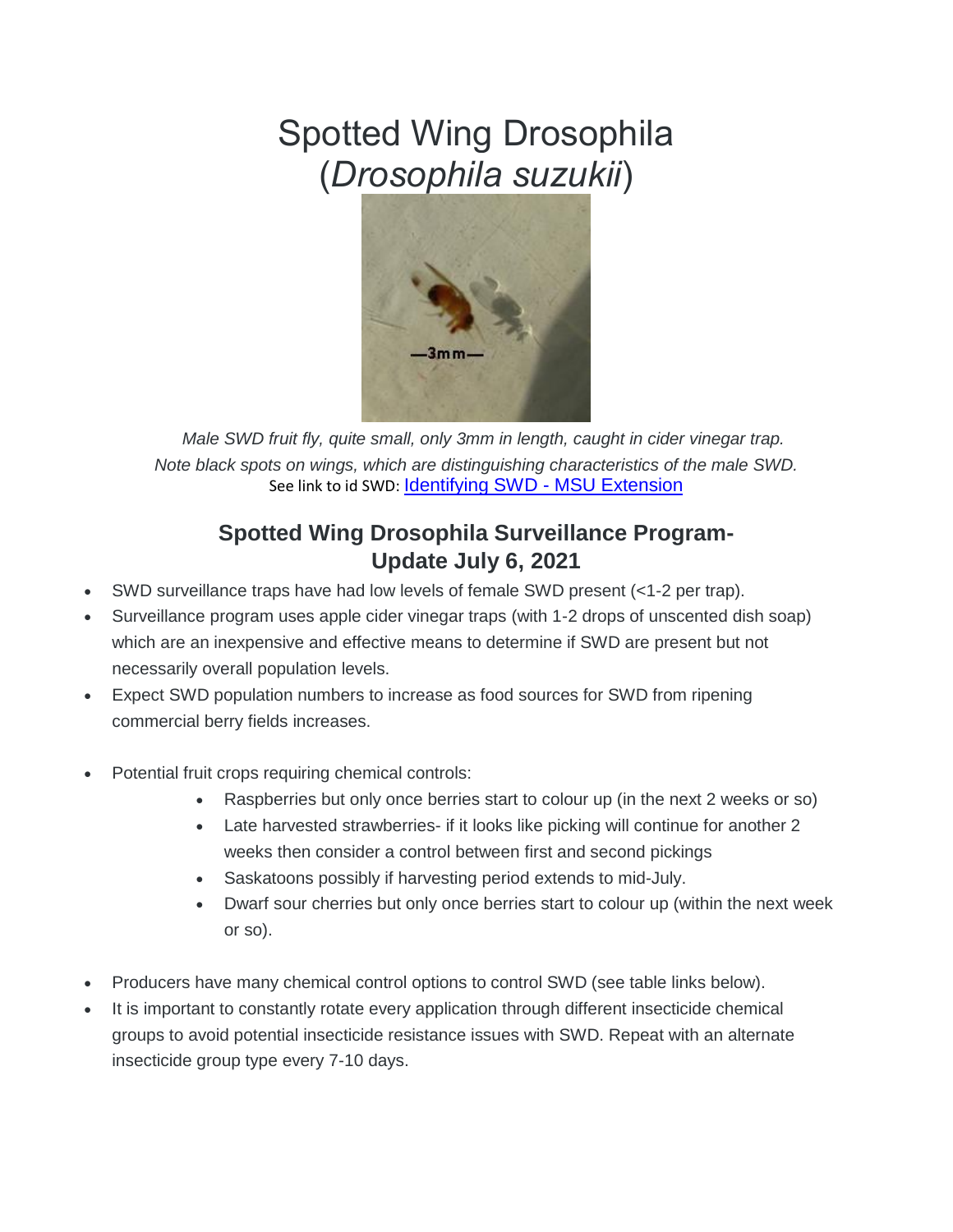Berries are susceptible to SWD infestation from colour starts to appear on the berry all the way through harvest**. No benefit to applying chemical controls before berries begin to colour up (i.e. ripen).**

### **Cultural Controls**

- Harvest ripe berries frequently and cool berries quickly after harvest. SWD stop growing in the berry and eventually die at cool refrigerator temperatures.
- Keep raspberry rows more narrow to reduce favourable habitat for SWD.
- Remove unmarketable fruit and crush in alleyways.

#### **Chemical Control**

- Weekly application of approved insecticides are quite effective at controlling SWD and protecting the berry harvest from damage.
- If SWD are present then control measures should start same time as berries ripening colours start to occur.
- The following insecticide control options are a guide only, always refer to the product label before applying the product. It is important to constantly rotate every application through different insecticide chemical groups to avoid potential insecticide resistance issues with SWD. Insecticide information

from: <http://www.omafra.gov.on.ca/english/crops/pub360/pub360B.pdf>

- Manitoba Spotted Wing [Drosophila](https://www.gov.mb.ca/agriculture/crops/insects/pubs/swd-products-2021-berries.pdf) Insecticide Products for Fruit Crops 2021
- Manitoba Spotted Wing [Drosophila](https://www.gov.mb.ca/agriculture/crops/insects/pubs/swd-products-2021-sour-cherry.pdf) Insecticide Products for Sour Cherry 2021

#### **SWD Background Information**

Spotted Winged Drosophila (Drosophila suzukii) (SWD) is a vinegar fly of East Asian origin that can cause damage to many soft skinned fruit crops. SWD pierces seemingly healthy fruit, and lays its eggs. The eggs hatch in about 3 days, the larvae feed on the fruit and emerge as adults after 6-28 days. Early detection is critical because symptoms often do not appear until after the fruit is harvested. Commonly confused with the common fruit fly, Drosophila melanogaster, SWD differs as it attacks unripe to ripe fruit, whereas the common fruit fly feeds on overripe and rotting fruit.

SWD most commonly affects raspberries, strawberries, saskatoons, cherries and plums. It was first identified in Manitoba in commercial berry fields in August, 2013.